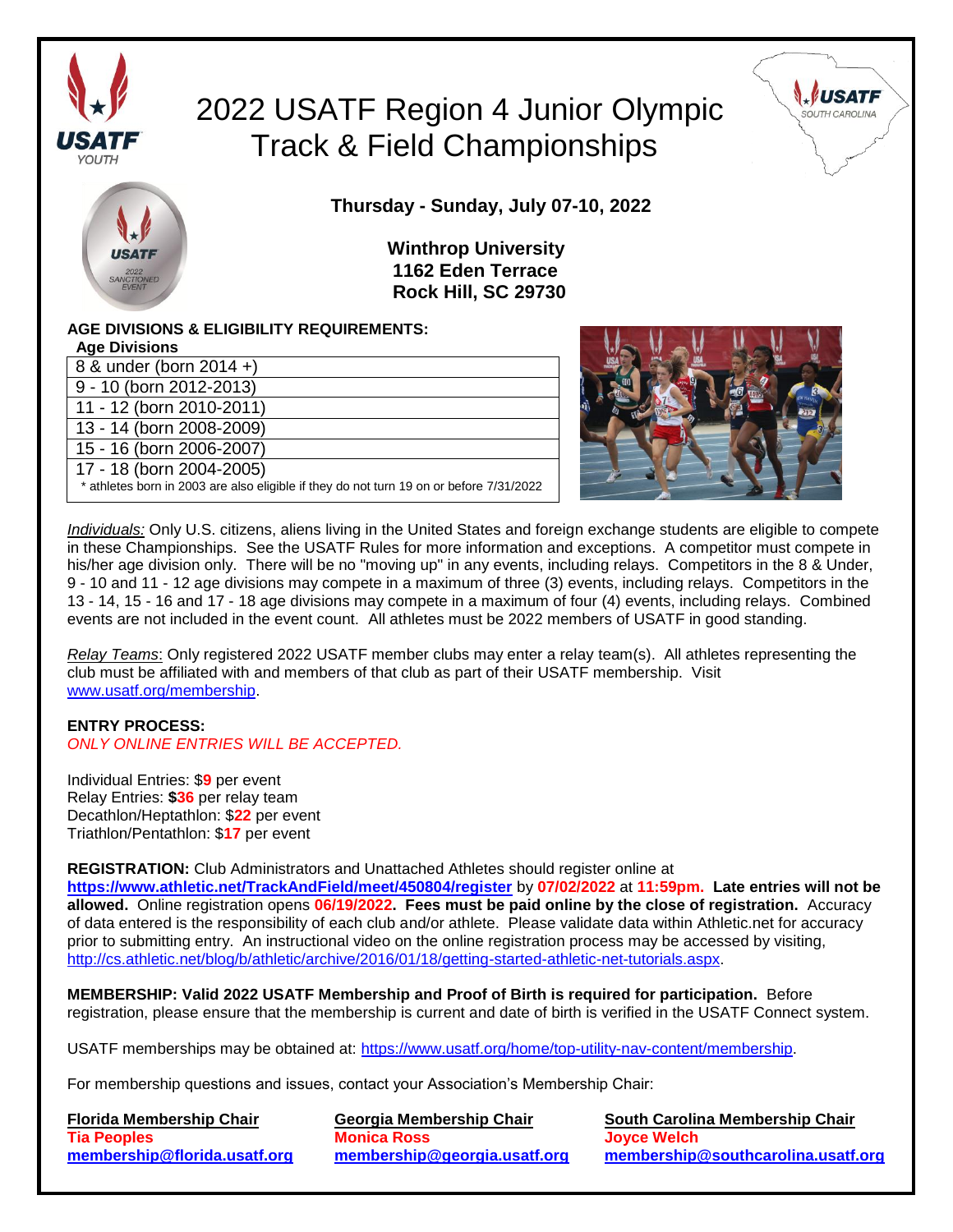**WAIVER:** All athletes who participate in the USATF Junior Olympic Program must complete the Junior Olympic Participant Waiver and Release form. This form is already integrated in the online entry system and can be completed electronically; it can also be obtained via your association. All forms must be submitted at the first round of the Junior Olympic series.

**RULE 300(h) WAIVER TO COMPETE IN ASSOCIATION OF NON-RESIDENCE**: The application for a rule 300(h) waiver can be found on-line at [https://usatf.wufoo.com/forms/youth-member-rule-300-h-waiver/.](https://usatf.wufoo.com/forms/youth-member-rule-300-h-waiver/) The waiver application process may take up to 30 day to complete.

All Athletes who require a waiver to the National meet due to ACT/SAT Testing or official business that will prevent them from Regional competition, must notify the Region 4 Chair in writing prior to the Association meet. All athletes requiring a waiver must be entered in, and pay entry fees for, the events in which they wish to advance. ATHLETES MUST BE ENTERED IN THE FIRST ROUND OF COMPETITION IN ORDER TO ADVANCE UNDER ANY CIRCUMSTANCES.

**AWARDS:** USATF Junior Olympic medals will be awarded to the top five (5) individuals and the top five (5) relay teams in each event of each age division.

**ADVANCEMENTS:** The **top 5** athletes and the top 5 relay teams at the Region 4 Championships will qualify for the National Championships, in combined events the **top 2** athletes will qualify, in each event of each age division.

**The National Junior Olympic Championships** will be held from **Monday, July 25 th to Sunday, July 31st** in Sacramento, CA. The **top 5** athletes at the Region 4 Championships will qualify for the National Championships, in combined events the **top 2** athletes will qualify. Information is available at**:** *<http://www.usatf.org/groups/Youth/programs/JuniorOlympics/TF.asp>*

**USATF Region 4 JO SCHEDULE:** Please visit the USATF South Carolina Association website [\(http://usatfsc.org\)](http://usatfsc.org/) for the latest schedule.

**IMPLEMENT WEIGH-IN:** All must be weighed in at the implements designated Implement Weigh In area (located behind the main stands of the track) at least one and a half hours before the start of the field event. Implement checkin will be open Thursday-Sunday 7am until end of meet day. Please have your implements checked early. There are no facilities for overnight implement storage. All athletes that check-in an implement are required to check it out at the field event venue following competition completion. Implements not checked-in will not be allowed to be used. **Using an implement that has not been checked-in is grounds for immediate disqualification**.

**EVENT CHECK-IN:** There will be separate check-in areas for Running and Field events. Athletes must check in at these designated areas 45minutes prior to the event's scheduled starting time. All athletes will be required to remain in the designated warm-up areas after checking in. Calls may or may not be made. If an athlete is in both a field and a track event, he/she must check in at both events, then request to be excused to participate in the running event. Field event athletes should report directly to the field event venue. Track event athletes should report to the clerking area.

**COMPETITION BIB NUMBERS:** All competitors must wear their assigned bib numbers during competition and on the front on their jerseys only. HJ and Pole Vault competitors may opt for the front of the singlet. If an athlete loses the bib number, a replacement can be purchased for a fee of \$**5.00**. Replacement bib numbers will be distributed to athletes.

Bib numbers will be distributed to designated team coaches (or unattached athletes) at packet pickup, adjacent to ticketing, at the host venue:

Irwin Track and Field Complex, Winthrop University, 1162 Eden Terrace, Rock, Hill, SC 29730

- **Wed, July 06 : 2pm – 6pm**
- Competition Days (**Thu July 07 – Sun July 10) : 7 am to conclusion of meet day**

USATF South Carolina - *This is YOUR USATF* Page | 2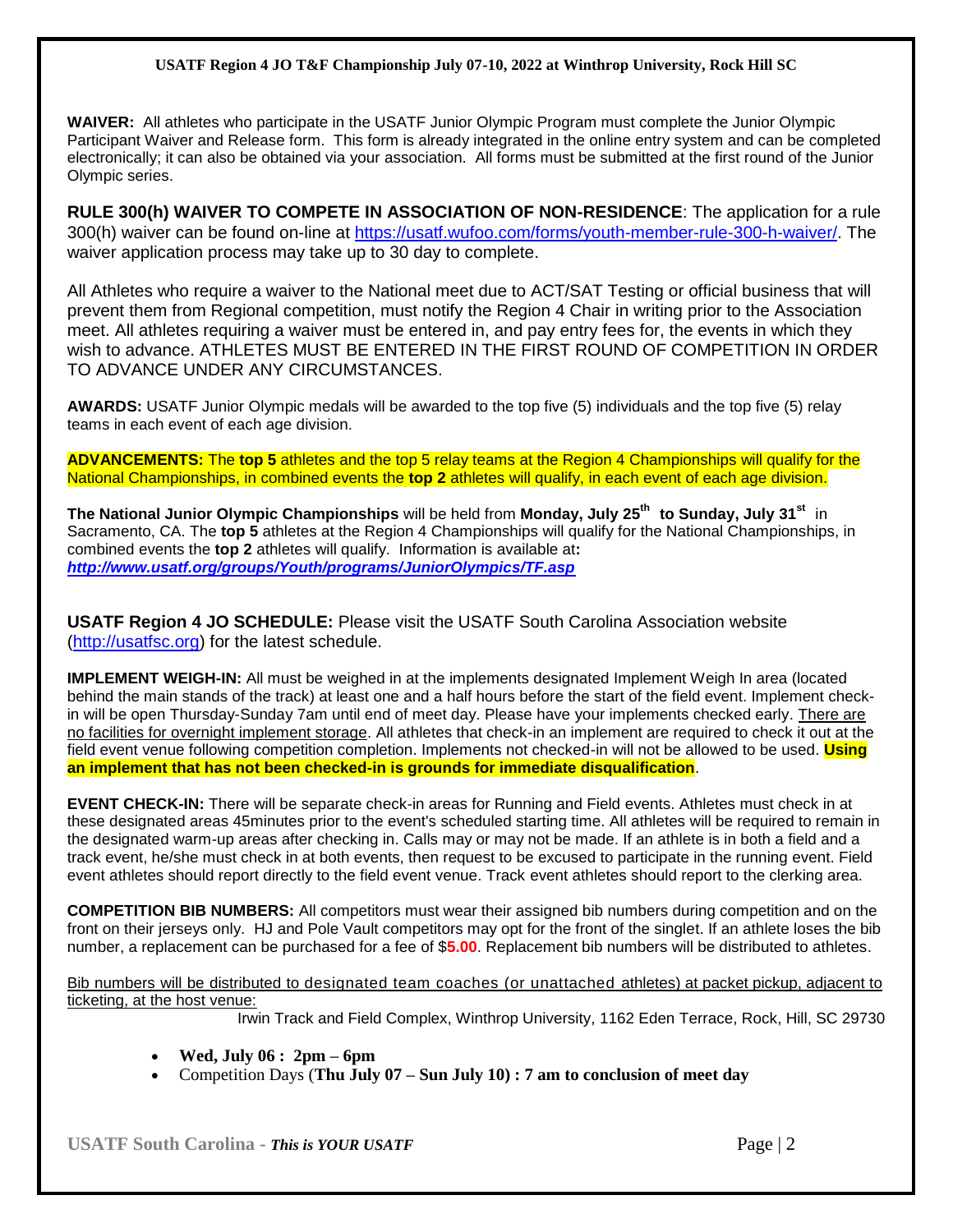**EVENT RESULTS:** During competition, event results will be posted (behind the main stands). In addition, event results will be posted at (athletic.net and usatfsc,org). Live results will be on: [http://www.mitchelltiming.com/.](http://www.mitchelltiming.com/)

**PROTESTS:** There will be a **\$75** fee for all protests. Protests must be submitted to the Protest Table (at Implement Check-In) at once and not later than 30 minutes after a result has been posted. All protest fees must be paid either in cash or by check. The protest fee will be refunded if the protest is upheld.

| GATE ADMISSION FEES (DET DETSON) |                              |               |  |  |
|----------------------------------|------------------------------|---------------|--|--|
| <b>Youth (6-12)</b>              | <b>General Entry (13-61)</b> | Seniors (62+) |  |  |
| \$5.00                           | \$10.00                      | \$ 7.00       |  |  |
| \$10.00                          | \$18.00                      | \$13.00       |  |  |
| \$15.00                          | \$23.00                      | \$19.00       |  |  |
|                                  |                              |               |  |  |

\* *Children under 5 are free. Coaches on the USATF Coaches Registry, and all coaches and volunteers on the USATF Youth Background cleared list can enter free of charge.*

**RULES – COMPETITION :** This is a USATF event. **[2022 USATF Competition Rules](https://www.usatf.org/governance/rule-books) will apply, particularly the Youth Rules (Rule 300-303, Rule 306).**

- All distances and heights will be measure in meters, rounded to the lowest centimeter.
- In Field Events, all competitors in all flights will receive three trials (attempts). Athletes with the top 9 performances across all flights will advance to the finals. These top 9 athletes will be reordered from lesser performance to greater performance, and receive 3 additional attempts (trials).
- Per Rule 302.5, and beginning in 2021, all privately owned implements are now exempt from loss of identity, meaning there is no common usage. No athlete may use another athlete's privately owned implement without that athlete's express consent.
- Not more than two implements may be submitted by a competitor for any throwing event. (Rule 187.5)
- **Using an implement that is not checked-in is strictly prohibited. Using an implement that has not been checked-in is grounds for immediate disqualification**.

**RULES – CONDUCT & FACILITY:** Please respect the flagged areas and signs for no tents allowed. **Tents will not be allowed in the stands**. Umbrellas not larger than a golf umbrella (62") are permitted in the stands. **Only flats or 1/4 inch pyramid spikes allowed for all events at the facility**. **NOTE:** Please respect Meet officials as they do their job. If a meet official is yelled at or otherwise treated disrespectfully, the offender may be asked to leave the facility. Some 2022 USATF Competition Rule changes may affect this meet. Please check the USATF website at <https://www.usatf.org/governance/rule-books> for complete rules.

- Smoking and/or the use of tobacco products in the gated area of the complex is PROHIBITED.
- Alcoholic beverages are PROHIBITED in the complex or parking lots.
- The use of "vaping" devices is prohibited in the gated area of the complex is PROHIBITED.
- Personal coolers or outside food or beverages are PROHIBITED inside gated area.
- Glass containers are PROHIBITED.

**GATE ADMISSION FEES (per person) \***

- Grilling, or any open fires, is PROHIBITED.
- Littering is PROHIBITED.
- Pets are PROHIBITED inside gated areas and playing fields.
- Food, gum and sunflower seeds are PROHIBITED inside gated area.
- Profanity within the gated area is PROHIBITED.
- Bicycles, skateboards, roller blades or scooters are PROHIBITED in gated areas.
- Climbing on fences, bleachers, trees or railings is PROHIBITED.
- Throwing or hitting balls of any kind into the fences is PROHIBITED.
- Hitting golf balls is PROHIBITED inside the complex.
- Driving stakes into the field is PROHIBITED.
- Weapons are PROHIBITED on the property.
- Trespassing after hours is PROHIBITED.
- Disrespect towards Officials and Athletes is PROHIBITED.

USATF South Carolina - *This is YOUR USATF* Page | 3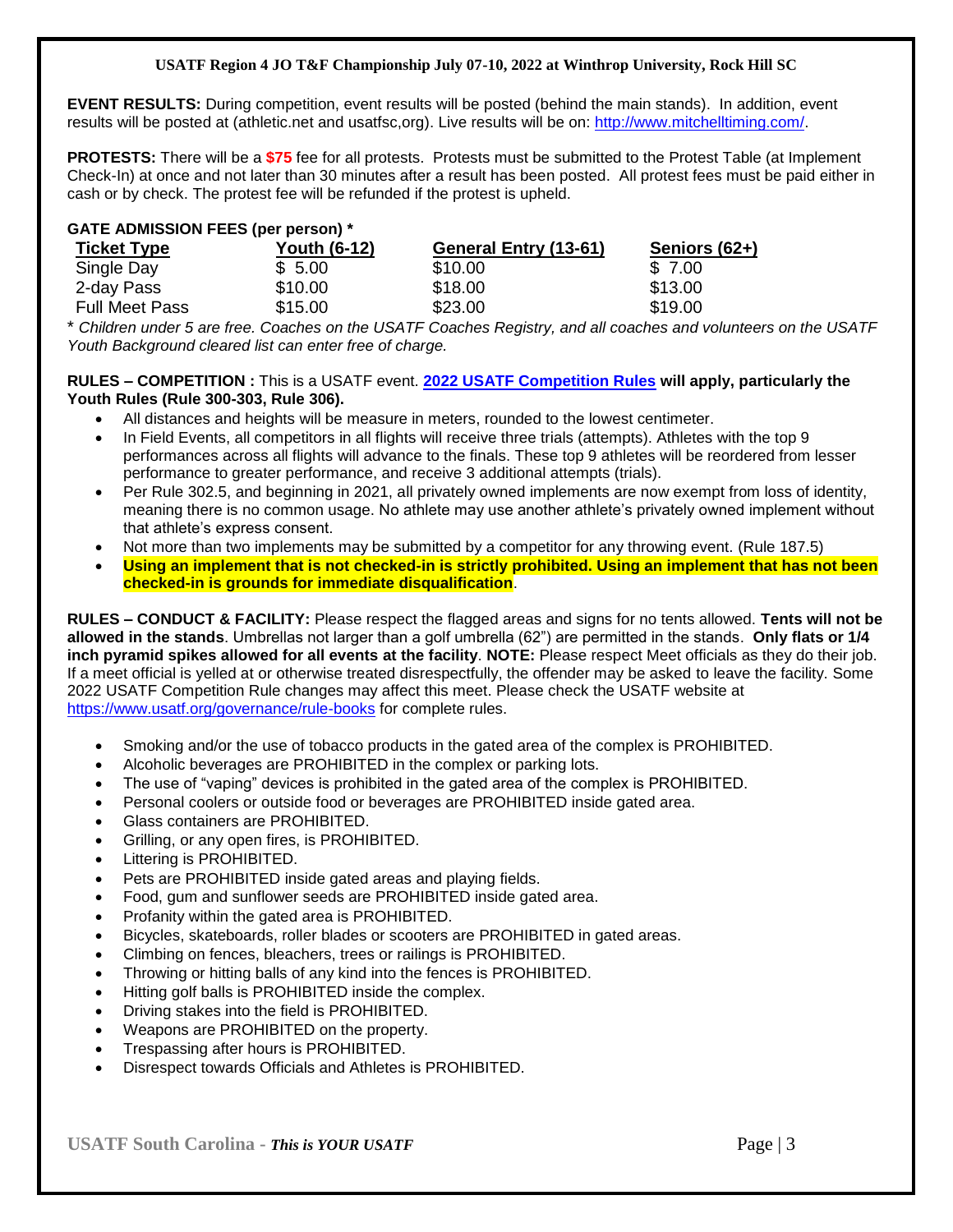- Park only in designated areas within the parking lots. Vehicles parked on the grass and/or curbsides are subject to ticketing or towing.
- Please bag all trash and otherwise leave the facility in as good condition as when you arrive.

**DIRECTIONS & PARKING:** Parking is in the Eagle Loop parking lots at Irwin Track and Field Complex, Winthrop University, 1162 Eden Terrace, Rock, Hill, SC 29730. Please follow and obey the signs.

#### **CONTACT:**

**Name:** Steve Mullaney (USATFSC Youth Chair) **E-mail:** [youth@southcarolina.usatf.org](mailto:youth@southcarolina.usatf.org)

**Name:** Matthew Chestnut (Region 4 Coordinator)) **Phone:** 678.522.8617 **E-mail:** [matthew.chestnut@gmail.com](mailto:matthew.chestnut@gmail.com)

**Gary Beswick [youth@florida.usatf.org](mailto:youth@florida.usatf.org)** **KenJones [youth@georgia.usatf.org](mailto:youth@georgia.usatf.org)**

**Florida Youh Chair Georgia Youth Chair South Carolina Youth Chair Steve Mullaney [youth@southcarolina.usatf.org](mailto:youth@southcarolina.usatf.org)**